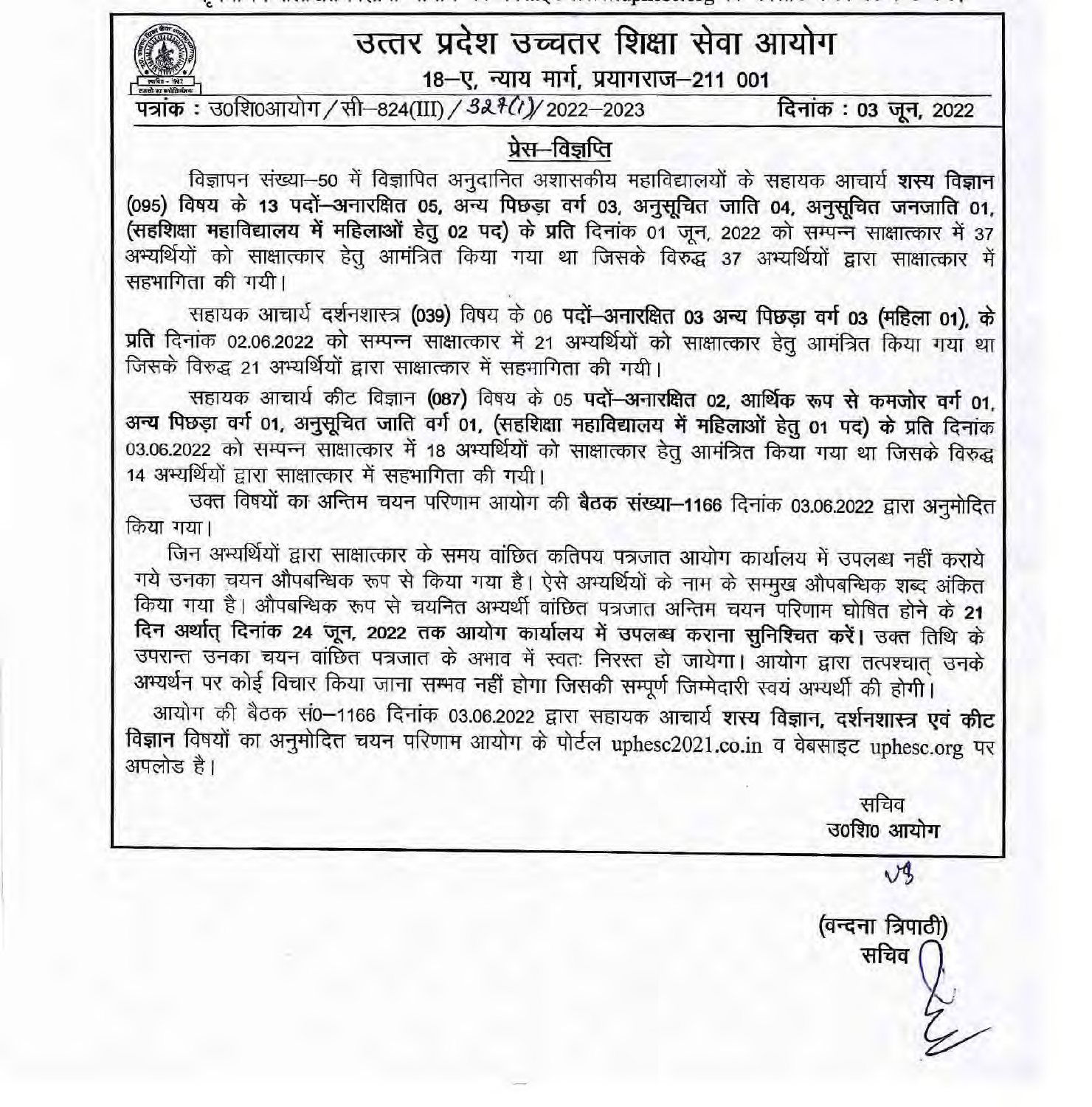# **Uttar Pradesh Higher Education Services Commission 18-A, Nyay Marg, Prayagraj - 211001 (UP)**

पत्रांक-- उ०शि०आयोग /  $\frac{1}{3}$  / 2022.2023  $\frac{1}{3}$  and  $\frac{1}{3}$  and  $\frac{1}{3}$  and  $\frac{1}{3}$  and  $\frac{1}{3}$  and  $\frac{1}{3}$  and  $\frac{1}{3}$  and  $\frac{1}{3}$  and  $\frac{1}{3}$  and  $\frac{1}{3}$  and  $\frac{1}{3}$  and  $\frac{1}{3}$  and  $\frac{1}{3}$ 

1944

 $\mathbb{R}^2$ 

चयन परिणाम (सामान्य सूची)

<u>. यसन पारणान (सानान्य सूत्रा)</u><br>आयोग के विज्ञापन संख्या—50 में विज्ञापित स्नातक ⁄ एवं स्नातकोत्तर महाविद्यालयों के सहायक आचार्य आयोग के विज्ञापन संख्या—50 में विज्ञापित स्नातक/एवं स्नातकोत्तर महाविद्यालयों के सहायक आचार्य<br>शस्य विज्ञान (095) विषय के 13 पदों अनारक्षित 05, अन्य पिछड़ा वर्ग 03, अनुसूचित जाति 04, अनुसूचित शस्य विज्ञान (095) विषय के 13 पदों अनारक्षित 05, अन्य पिछड़ा वर्ग 03, अनुसूचित जाति 04, अनुसूचित<br>जनजाति 01, एवं (सहशिक्षा महाविद्यालय हेतु 02) पदो की योग्यताक्रम में चयनित अभ्यर्थियों की सूची :--

आयोग के संकल्प संख्या 1166 दिनांक 03.06.2022 द्वारा अनुमोदित एवं संस्तुत

**UR** 

|         |                        |                                     |        |            |   | U<br>R                  |
|---------|------------------------|-------------------------------------|--------|------------|---|-------------------------|
| क्र.सं. | अनुक्रमांक             | चयनित अभ्यर्थी का नाम               | लिंग   | श्रेणी     |   | PROV  अभियुक्ति         |
|         |                        | <b>5009500114 SACHIN SINGH</b>      | Male   | <b>GEN</b> | Y | Selected in UR category |
| 2       |                        | 15009500156 ANURAG KUMAR SINGH      | Male   | <b>GEN</b> |   | Selected in UR category |
| 3       | 15009500060 SAYONI DAS |                                     | Female | <b>GEN</b> |   | Selected in UR category |
| 4       | 5009500150   AAKASH    |                                     | Male   | <b>GEN</b> | Y | Selected in UR category |
| 5       |                        | 5009500254   ARYA KUMAR SARVADAMANA | Male   | GEN        |   | Selected in UR category |

**OBC** 

|        |                         |                                   |        |            | OBC                      |
|--------|-------------------------|-----------------------------------|--------|------------|--------------------------|
| क्र.सं | अनुक्रमाक               | चयनित अभ्यर्थी का नाम             | लिंग   | श्रेणी     | PROV अभियुक्ति           |
|        |                         | S009500110 AVINASH CHANDRA MAURYA | Male   | <b>OBC</b> | Selected in OBC category |
| っ<br>ı |                         | 15009500272 SADHANA KUMARI        | Female | <b>OBC</b> | Selected in OBC category |
|        | (5009500253 PRITHVI RAJ |                                   | Male   | OBC        | Selected in OBC category |

**SC** 

|         |                           |                          |      |           | SC                      |
|---------|---------------------------|--------------------------|------|-----------|-------------------------|
| क्र.सं. | अनुक्रमांक                | चयनित अभ्यर्थी का नाम    | लिंग | श्रेणी    | PROV  अभियुक्ति         |
|         | (5009500109 GAURAV        |                          | Male | SC        | Selected in SC category |
|         | (5009500188) VIJAY PRATAP |                          | Male | <b>SC</b> | Selected in SC category |
|         |                           | (5009500032 RAJESH KUMAR | Male | SC        | Selected in SC category |
|         |                           | (5009500184 DEEPAK KUMAR | Male | SC        | Selected in SC category |

उत्तर प्रदेश उच्चतर शिक्षा सेवा आयोग, (अध्यापकों की चयन प्रक्रिया) विनियमावली—2014 के<br>विनियम—07(1) में दी गयी व्यवस्थानुसार योग्यताक्रमानुसार अतिरिक्त अभ्यर्थियों के नामों की सूची।

**UR** 

| क स. | अनक्रमाक               | चयनित अभ्यर्थी का नाम    | लिंग    |            |    | । श्रेणी   PROV   अभियक्ति |
|------|------------------------|--------------------------|---------|------------|----|----------------------------|
|      | 15009500025 SIRAZUDDIN |                          | Male    | <b>GEN</b> | 32 | Waiting in UR category     |
|      |                        | 15009500222 RICHA KHANNA | lFemale | GEN        |    | Waiting in UR category     |

**OBC** 

|        |          |                            |      |     | OBC                         |
|--------|----------|----------------------------|------|-----|-----------------------------|
| क्र.सं | अनक्रमाक | चयनित अभ्यर्थी का नाम      | लिंग |     | । श्रेणी   PROV   अभियुक्ति |
|        |          | 5009500160 KAMALKANT YADAV | Male | OBC | Waiting in OBC category     |

**SC** 

|          |                   |                       |      |    | .<br>Pr                    |
|----------|-------------------|-----------------------|------|----|----------------------------|
| ्रक्र सं | अनक्रमाक          | चयनित अभ्यर्थी का नाम | लिंग |    | । श्रेणी   PROV   अभियक्ति |
|          | 5009500163 ARDEEP |                       | Male | SC | Waiting in SC category     |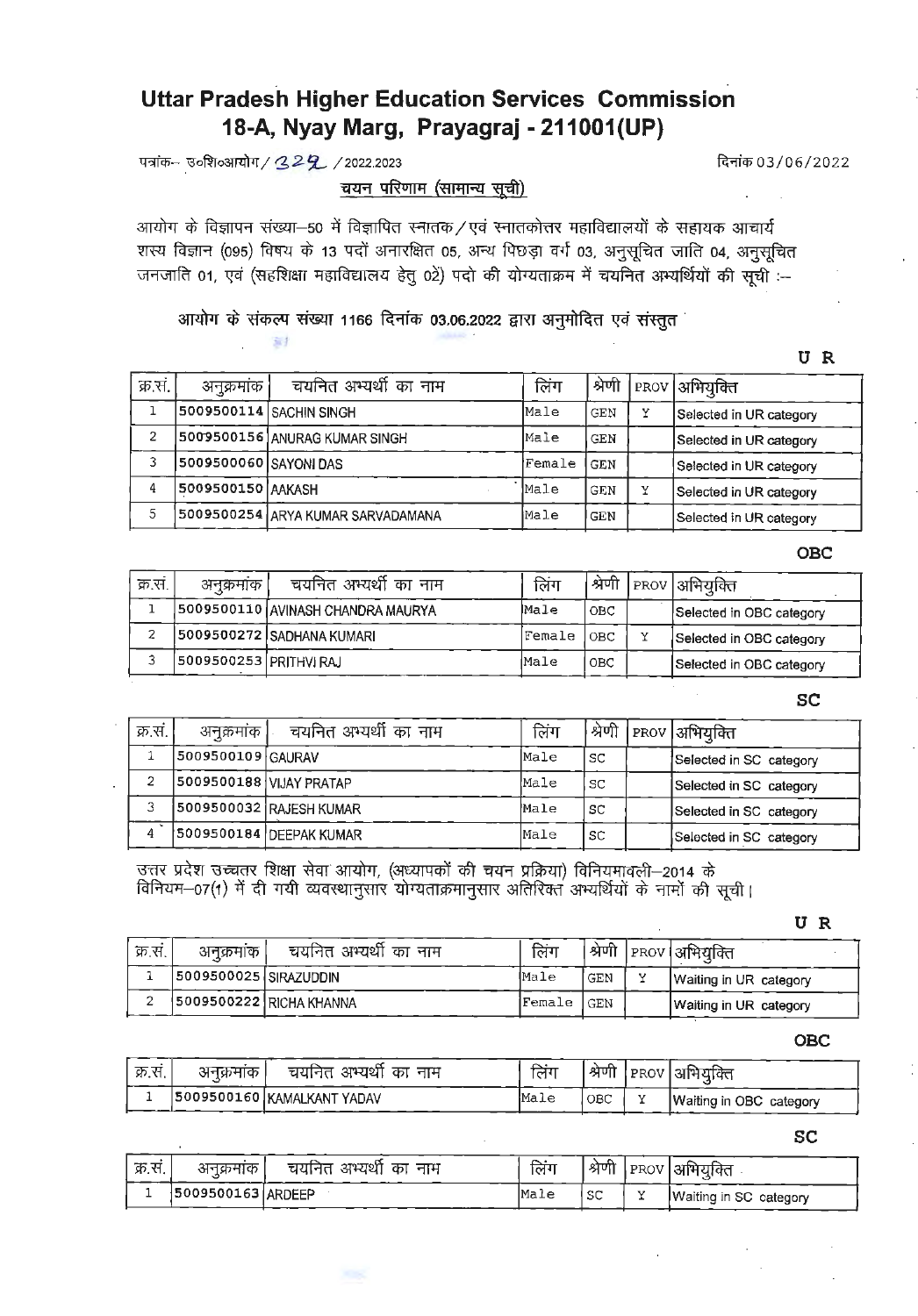$/$ 

1. उपरोक्त चयन परिणाम केवल उन्हीं पदों के प्रति है जिनका अधियाचन शिक्षा निदेशक, उच्च शिक्षा उत्तर प्रदेश प्रयागराज से प्राप्त है। 2. उक्त चयन परिणाम मा० उच्च न्यायालय में दायर स्पेशल अपील संख्या-945 / 2020 एवं मा० उच्च न्यायालय लखनऊ

- खण्ड पीठ, लखनऊ में योजित याचिका ए-संख्या-9754 / 2021 व 2344 / 2022 में पारित अन्तिम आदेश के अधीन रहेगा।<br>3. औपबन्धिक रूप से वयनित अभ्यर्थी वॉछित पत्रजात अन्तिम चयन परिणाम घोषित होने के 21 दिन के अन्दर आयोग कार्यालय में उपल
- कराना सुनिश्चित करें अन्यथा वांछित पत्रजात के अभाव में उनका चयन स्वतः निरस्त हो जायेगा। 4. चयनित अभ्यर्थियों की नियुक्ति हेतु संस्तुति निदेशक, उच्च शिक्षा प्रयागराज को प्रेषित की जा रही है।

नोट- अनुसूचित जनजाति वर्ग में अन्य कोई अभ्यर्थी उपलब्ध नहीं।

£Ì

सचिव

उत्तर प्रदेश शिक्षा सेवा आयोग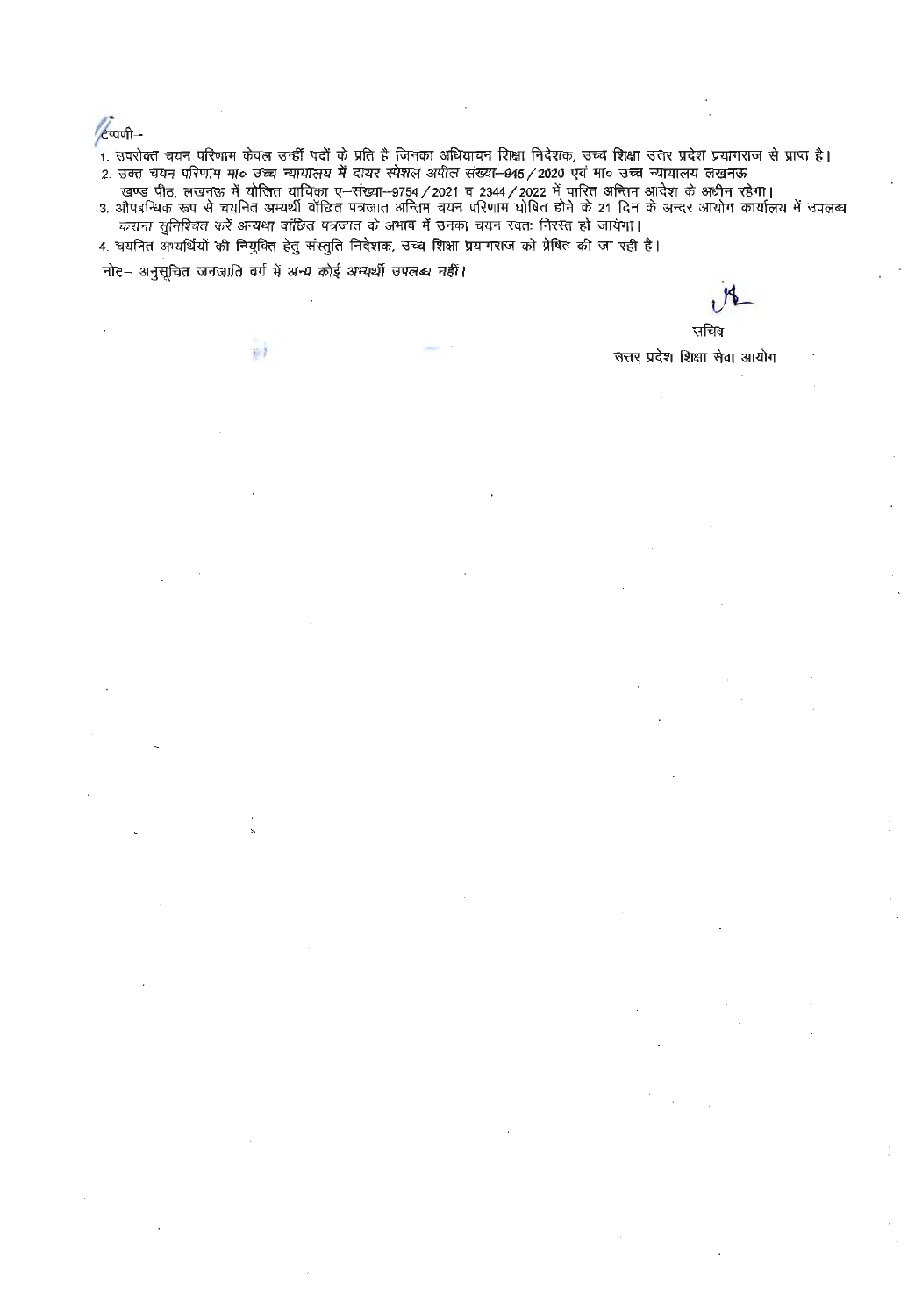# **Uttar Pradesh Higher Education Services Commission 18-A, Nyay Marg, Prayagraj - 211001 (UP)**

पत्रांक– उ०शि०आयोग / ? 2 G / 2022.2023 / <u>क्यांक पत्रांक पत्रांक पत्रांक 03/06/2022</u>

चयन परिणाम (सामान्य सूची)

आयोग के विज्ञापन संख्या—50 में विज्ञापित स्नातक/एवं स्नातकोत्तर महाविद्यालयों के सहायक आचार्य कीट विज्ञान (087) विषय के 05 पदों अनारक्षित 02, आर्थिक रूप से कमजोर वर्ग 01, अन्य पिछड़ा वर्ग 01, अनुसूचित जाति 01 पद एवं (सहशिक्षा महाविद्यालय हेतु 01 पद) की योग्यताक्रम में चयनित अभ्यर्थियों की सूची :--

आयोग के संकल्प संख्या 1166 दिनांक 03.06.2022 द्वारा अनुमोदित एवं संस्तुत

**UR** 

|         |                       |                       |             |       | Ð                          |
|---------|-----------------------|-----------------------|-------------|-------|----------------------------|
| क्र.सं. | अनुक्रमाक             | चयनित अभ्यर्थी का नाम | लिंग        |       | । श्रेणी   PROV  अभियुक्ति |
|         | 5008700088 SATY SARAN |                       | <b>Male</b> | EWS   | Selected in UR category    |
| っ       | 5008700008 ARYA PS    |                       | lFemale     | l GEN | Selected in UR category    |

**OBC** 

|         |          |                          |      |     | <b>OBC</b>                  |
|---------|----------|--------------------------|------|-----|-----------------------------|
| क्र.सं. | अनक्रमाक | चयनित अभ्यर्थी का नाम    | लिंग |     | । श्रेणी   PROV   अभियुक्ति |
|         |          | 5008700005 LAVLESH KUMAR | Male | OBC | Selected in OBC category    |

### **EWS**

|         |                         |                       |             |  | <b>EWS</b>               |
|---------|-------------------------|-----------------------|-------------|--|--------------------------|
| क्र.सं. | अनुक्रमांक              | चयनित अभ्यर्थी का नाम | लिंग        |  | श्रेणी  PROV अभियक्ति    |
|         | 5008700150 SANIYA TYAGI |                       | Female IEWS |  | Selected in EWS category |

**SC** 

|         |           |                         |      |    | ou                      |
|---------|-----------|-------------------------|------|----|-------------------------|
| क्र.सं. | अनुक्रमाक | चयनित अभ्यर्थी का नाम   | लिंग |    | श्रेणी  PROV  अभियक्ति  |
|         |           | S008700054 SUSHIL KUMAR | Male | SC | Selected in SC category |

उत्तर प्रदेश उच्चतर शिक्षा सेवा आयोग, (अध्यापकों की चयन प्रक्रिया) विनियमावली—2014 के विनियम-07(1) में दी गयी व्यवस्थानुसार योग्यताक्रमानुसार अतिरिक्त अभ्यर्थियों के नामों की सूची।

**UR** 

| क्र.स. | अनक्रमाक | चयनित अभ्यर्थी का नाम     | लिंग |       | श्रेणी  PROV  अभियक्ति |
|--------|----------|---------------------------|------|-------|------------------------|
|        |          | 5008700158 KULDEEP SHARMA | Male | l GEN | Waiting in UR category |

**OBC** 

|        |                           |                       |      |     | UBC                     |
|--------|---------------------------|-----------------------|------|-----|-------------------------|
| क्र.स. | अनुक्रमाक                 | चयनित अभ्यर्थी का नाम | लिंग |     | श्रेणी  PROV अभियक्ति   |
|        | 5008700116   HARI KRISHNA |                       | Male | ОВС | Waiting in OBC category |

**EWS** 

|        |            |                                  |      |     | エMつ                         |
|--------|------------|----------------------------------|------|-----|-----------------------------|
| क्र.स. | अनक्रमाक ! | चर्यानेत अभ्यर्थी का नाम         | लिंग |     | । श्रेणी   PROV   अभियुक्ति |
|        |            | 5008700114   PRAMOD KUMAR MISHRA | Male | EWS | Waiting in EWS category     |

**SC** 

|         |                       |                     |      |        | ou                     |
|---------|-----------------------|---------------------|------|--------|------------------------|
| क्र.सं. | अनुक्रमाक             | चयनित अभ्यथी का नाम | लिंग | श्रेणी | PROV  अभियक्ति         |
|         | 5008700028   INDRASEN |                     | Male | -SC    | Waiting in SC category |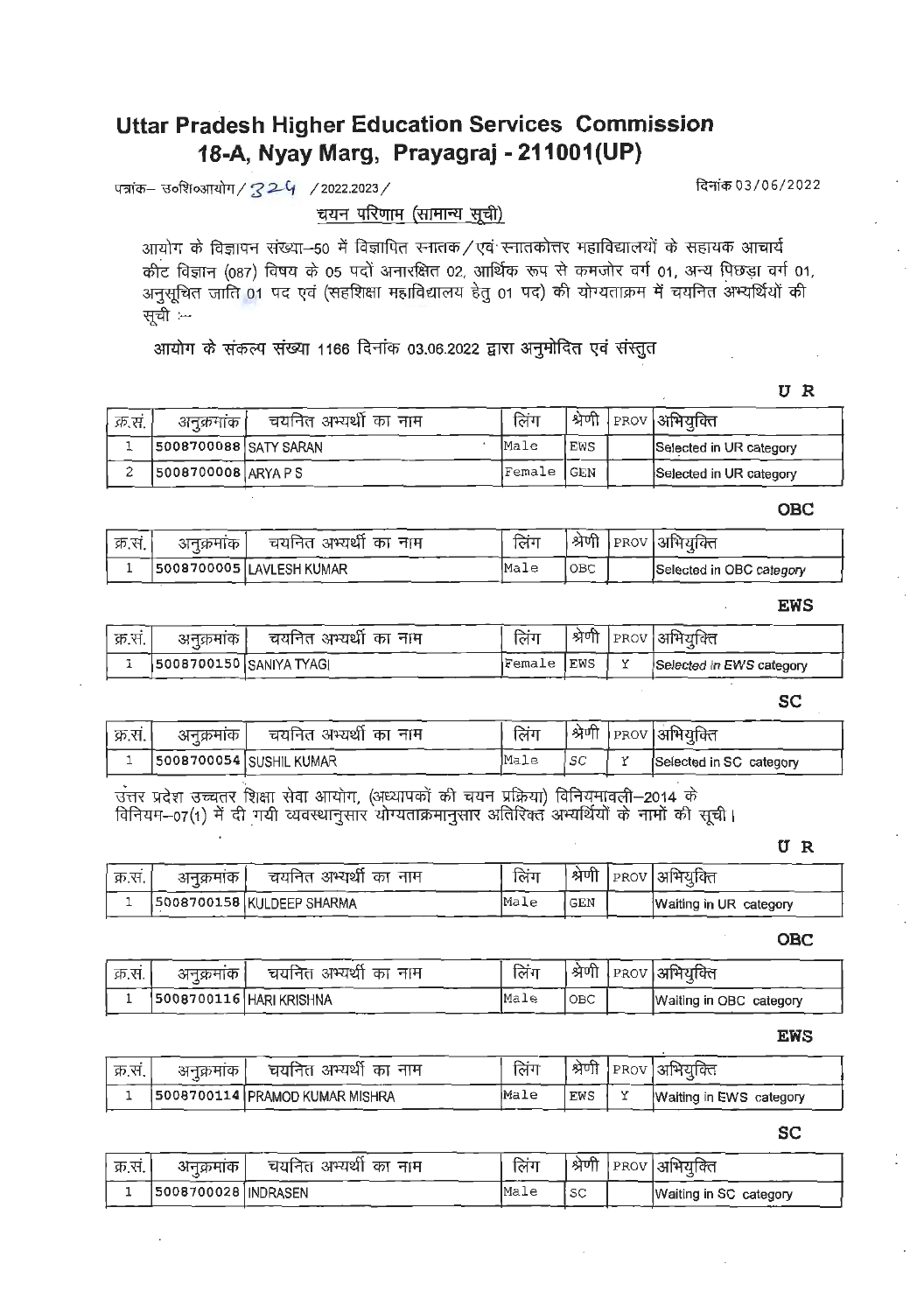**ि**पणी-

'

1. उपरोक्त चयन परिणाम केवल उन्हीं पदों के प्रति है जिनका अधियाचन शिक्षा निदेशक, उच्च शिक्षा उत्तर प्रदेश प्रयागराज से प्राप्त है।

- ... उनसमय जब । गरेगान नजरा ४ डाट्या ने दायर स्पेशल अपील संख्या–945/2020 एवं मा० उच्च न्यायालय लखनऊ
- 2. उक्त चयन परिणाम माठ उच्च न्यायालय में दायर स्पेशल अपील संख्या—945 / 2020 एवं माठ उच्च न्यायालय लखनऊ<br>-- 'खण्ड पीठ, लखनऊ में योजित याचिका ए—संख्या—9754 / 2021 में पारित अन्तिम आदेश के अधीन रहेगा।<br>-- कराना सुनिषिचन कुरें cp'<'FlT -<Jf.'l~ila cITT' 3{',:;q'm cr®c, ~ \* 3l'+flq if 'i3",CITT ~ x<m: ~'ITT~ 1
- 4. चयनित अभ्यर्थियों की नियुक्ति हेतु संस्तुति निदेशक, उच्च शिक्षा प्रयागराज को प्रेषित की जा रही है।

सचिव उत्तर प्रदेश शिक्षा सेवा आयोग